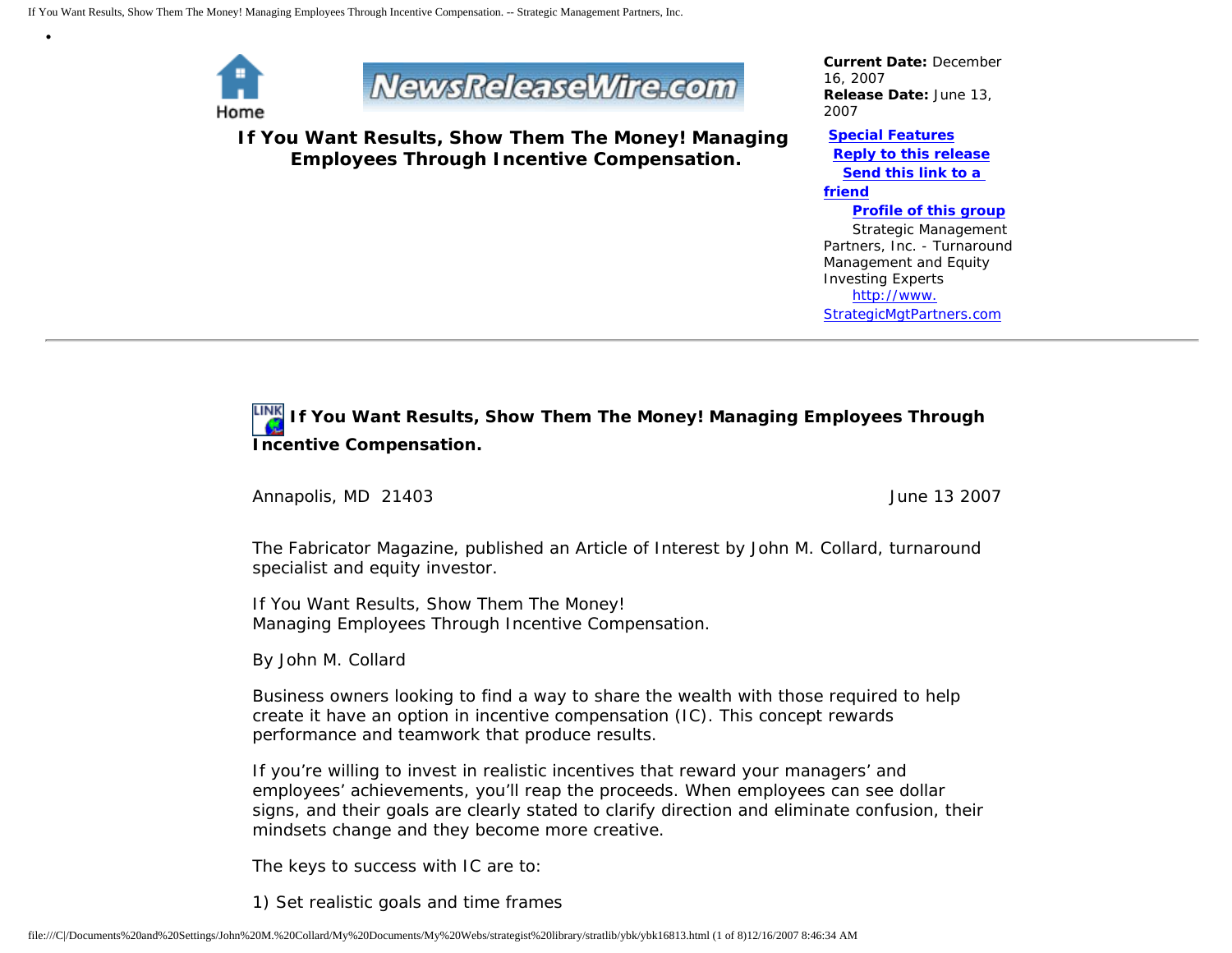2) Hold managers accountable for performance

3) Communicate measurement and reward methodology

...and then step back and let them perform.

Incentive Plan

The ultimate goal of the motivational plan is to improve the equity value of the company. Owners accept risk when entrusting operations to the capability, judgment, and decisionmaking of the people who work for them. Share profits in proportion to the risks being taken.

Include as many employees as possible as part of an incentive-based structure, but realize that each employee will not receive the same amount of compensation. When an employee's income is based purely on performance, as it is in sales, the risk is greater and so should be the possible reward. Employees working under an agreement or union contract governing work behavior and performance will receive a smaller bonus by comparison for achieving their goals. If they want the rewards, they need to share the risk.

Develop an incentive pool based on the amount of gross margin and distribute bonuses based on a weighted average to the team. When the company does well, gross margin improves, thereby increasing the size of the bonus pool, and IC is greater. Tie the incentive at budget to a percentage of salary to help the weighting average calculation.

Pay managers' incentive compensation based 50 percent on what the employees are directly responsible for, 30 percent on how their performance impacts other key departments (for instance, how sales can improve production throughput), and 20 percent on their ability to improve equity value or other elements within their control. The intent is to measure performance and, as important, cooperation among departments and personnel.

Structure a bonus payment scale in accordance with worst, likely, and best scenarios. In the worst case, few bonuses should be paid because goals were not met. In the likely case, pay 40 to 60 percent of the full bonus rate. In the best case, pay maximum bonus rates. The scale is clearly weighted toward higher bonus for greater performance. Communicate progress early and often.

Always be sure to reward positive results when goals are achieved, but never give a full reward when goals have not been accomplished. This type of sliding scale will be looked upon as being fair and will help to motivate people along the way.

## Incentive Payments

Distributions should be made on a year to date (YTD) calculation, paid quarterly. So the company doesn't take all of the risk, pay about two-thirds of the YTD bonus at the end of the first quarter, 75 percent at the end of the second, 85 percent at the end of the third,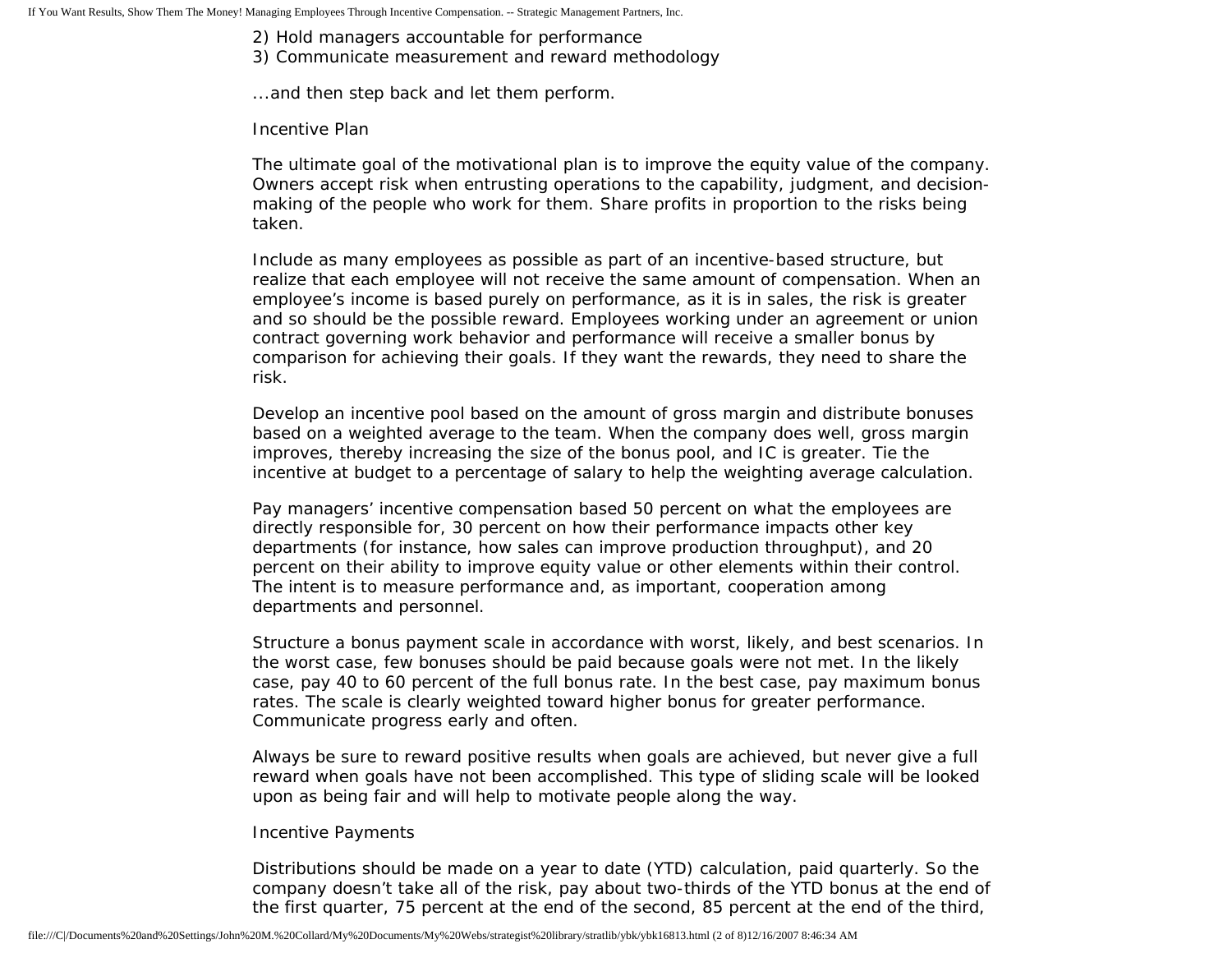and the remainder at the end of the year.

For example, let's say that the gross margin was enough in the first quarter that the bonus percentage would yield a \$250 bonus—a quarter of the ultimate \$1,000 yearly bonus. The company owner would pay a first quarter bonus of 67 percent, or \$167.50. If the financial numbers for the six months warrant a \$600.00 bonus, then 75 percent of that  $-$  \$450.00  $-$  less the \$167.50 already paid, which comes to \$282.50 would be given out to each employee.

The gross margin at nine months suggests an \$850.00 bonus, which at 85 percent comes to \$722.50, less the \$450.00 already paid, which would result in a third-quarter payment of \$272.50. And if the end-of-the-year numbers call for a \$1,000 bonus, \$277.50 is paid to each employee because \$722.50 has already been paid out. The YTD factor becomes self-correcting, yet allows for slowdown in results without putting the company at risk.

This reserve within the company will prevent early payout for exceptional results without a sufficient catch-up period if these results don't continue. Employees can share in the rewards as they occur rather than waiting until the end of the year — an added incentive.

### Plan Specifics

General Management. The general manager must measure the company's real equity value in the same way an investor or potential purchaser would: based on market value of assets, their ability to produce economic value, the ability of the management team to produce cash and profits on a recurring basis, and the ability of the company to produce quality products and maintain customers on a consistent basis.

If all managers make their goals, the general manager will make his or her goals because the equity value will increase. This can encourage general managers to drive volume and throughput well beyond break-even levels and to support their managers to achieve results. For an overview of how the incentive program should be structured for general management and other company departmental areas, see our chart.

Sales. Support the selling process from start to end. If workflow through the plant is level, then overhead as a percentage of sales is reduced, producing greater profits or more competitive rates.

Therefore, it's important to emphasize interdepartmental coordination in your company. Sales can support Production by seeking jobs that fit the plant with flexible delivery schedules if needed. Production can support Sales by over-recovering rates and delivering quality products on time and under budget. Pricing/Estimating can support the whole process by improving the win ratio of jobs bid and by leveling the load to stabilize throughput, thus driving volume.

Put salespeople on a tiered commission structure to reward them for new customers and value-added sales. Pay a higher commission percentage for the first 12 months that a customer is with the company, and then reduce the commission percentage, as the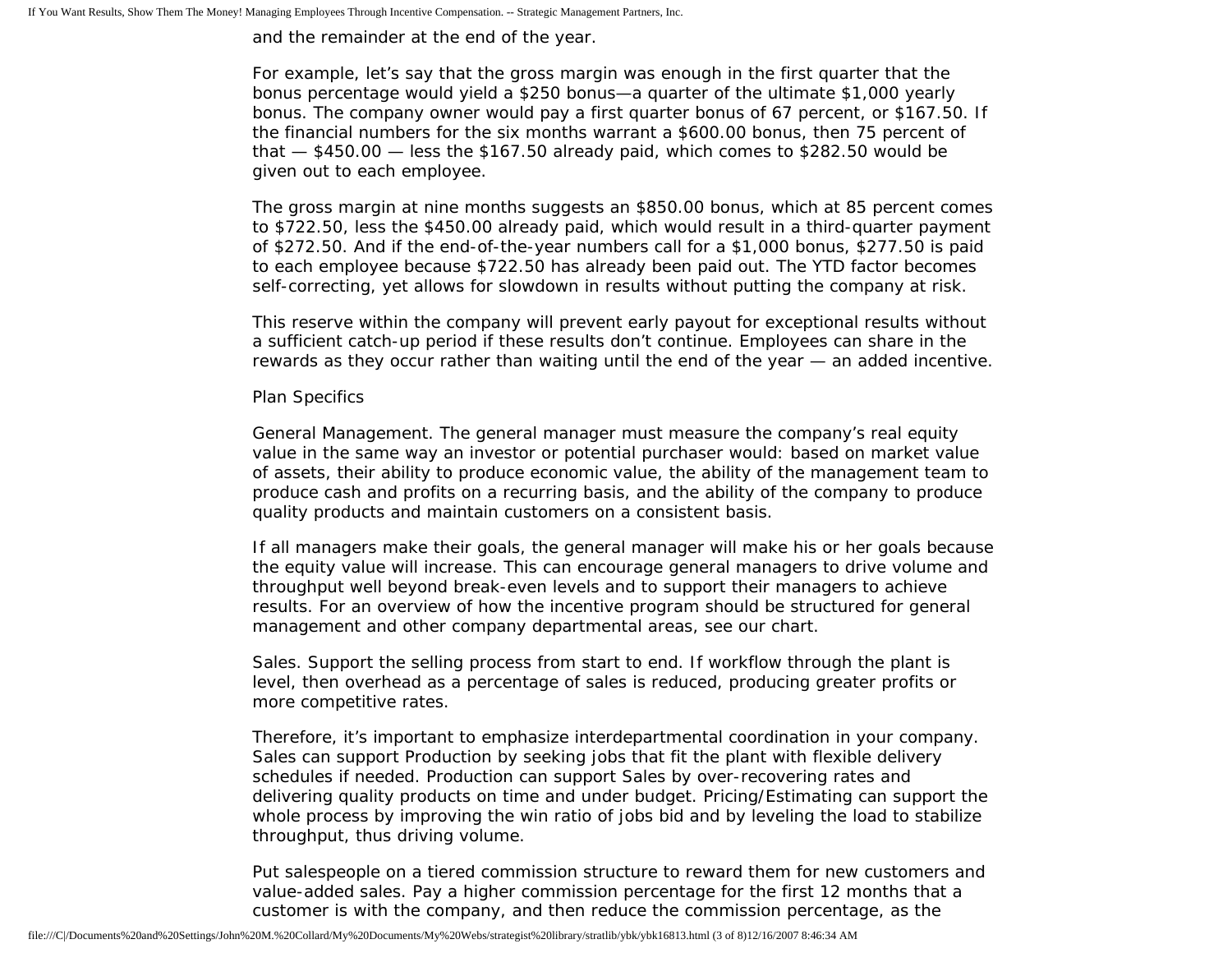customer becomes a recurring customer. This forces Sales to seek new customers, while allowing customer service to grow the existing customer base; a team effort.

Simultaneously put Customer Service on an incentive schedule on top of salaries to drive revenue growth and retention from existing customers.

Sales must focus on helping the plant's throughput. A focus on flexibility and load leveling will serve to fill part of the valleys in slow periods. They must remember that more sales are likely to be produced during off-peak times, while sales during peak times may not.

Production. The best measure of plant throughput is hours worked versus hours billed, which means comparing the hours for a job on all the timecards to what is invoiced to the customer. The closer these are to a 1-to-1 ratio, the better the productivity, throughput, and profitability. When the production team goes over on one job, they will be compelled to go under on another to balance the over-all ratio for the period.

The whole issue of 1-to-1 accountability will bring to light concerns regarding estimating accuracy, department cost justification, scheduling inequities, flexibility, and the need for volume. It will rebalance the rates and force flexible scheduling to meet throughput demands.

When problems arise, flexibility in delivery time will help avoid just-in-time preparation while driving profitability. The ability to slot another job into production while problems are resolved will maximize yield and eliminate standing around a quiet machine.

When work order hours are out of balance, obtain an adjustment if possible. Customerapproved change orders generate more hours against which to charge time, which can help you get closer to the 1-to-1 ratio. If there is no change order, flag each first occurrence for the Pricing department to factor in — and don't make the same mistake next time.

#### The End Result

Incentive-based management is a catalyst toward improving direction and creating value.

Tie incentives to your goals to create focus. Motivate the entire work force, allow creative thinking, and gladly pay the bonus when the results improve the equity value of your company.

When the equity value increases, the higher share price improves the value of the investment for shareholders, and you can pay dividends or reinvest in the growth of your company, which often yields even greater returns.

Table of Incentive Structure

General Manager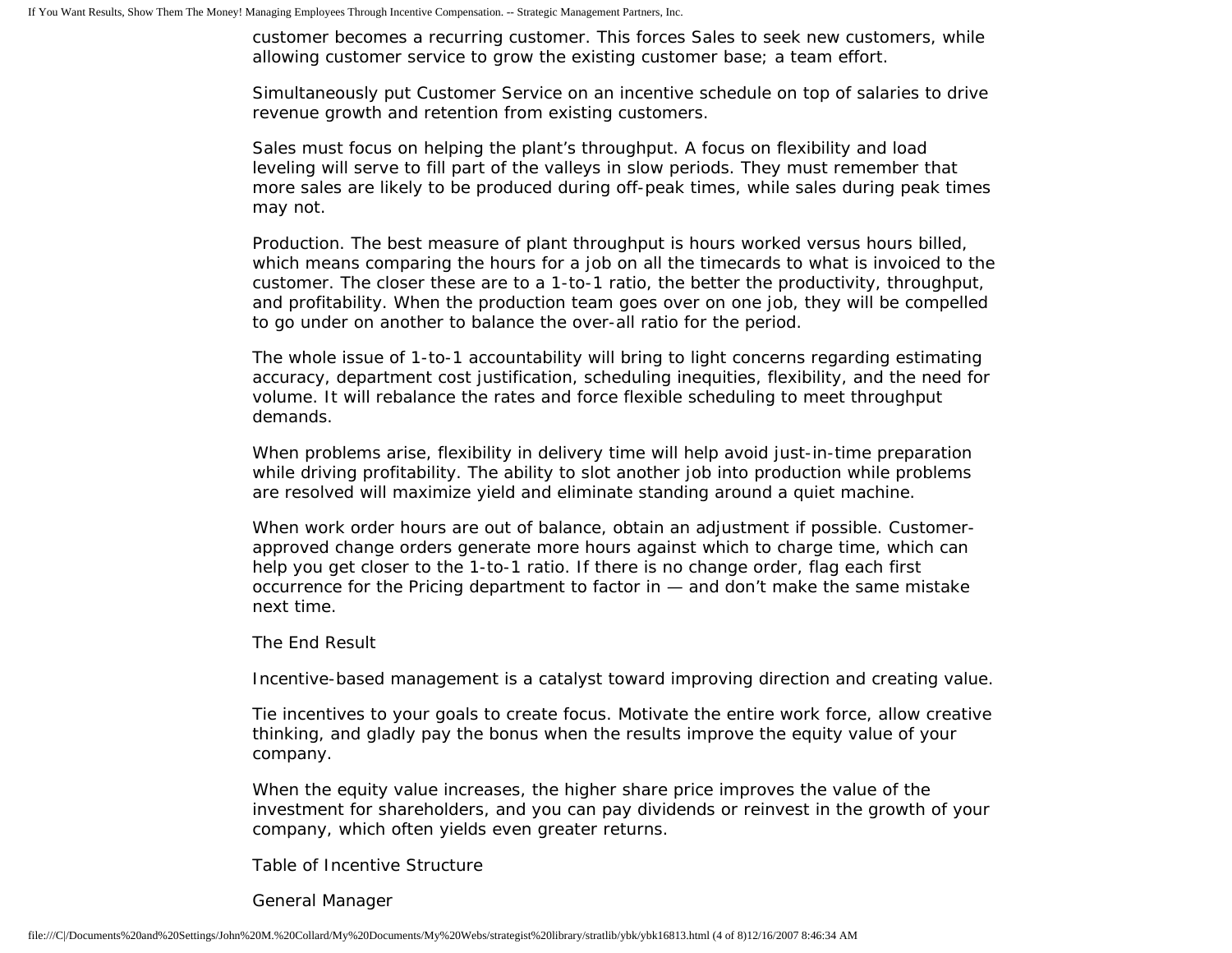Focus On: Company Value 50% Bonus on Equity Value Improvement 30% Bonus on Earnings Per Share [EPS] 20% Bonus on Employee Motivation

**Sales** 

Focus On: Sales Revenue 50% Bonus on Profitable Revenue Generated 30% Bonus on Consistent/Flexible Work Flow 20% Bonus on EPS/Net Profit

Estimating Focus On: Profitable Work 50% Bonus on New Business Win Ratio 30% Bonus on Consistent/Flexible Work Flow 20% Bonus on EPS/Net Profit

Production/Project Mgt Focus On: Throughput, Project Profit 50% Bonus on Gross/Margin, Resource Utilization 30% Bonus on Billing Rate Overrecovery 20% Bonus on EPS/Net Profit

Human Resources Focus On: Employee Relations 50% Bonus on Employee Motivation 30% Bonus on Employee Satisfaction 20% Bonus on Low Rate of Turnover

Finance Focus On: Financial Cash Flow 50% Bonus on Timely, Accurate Information 30% Bonus on Overhead Cost Control 20% Bonus on Cash Availability

[Library: If You Want Results, Show Them The Money! Managing Employees Through](http://members.aol.com/stratlib3/ibmfab.html)  [Incentive Compensation](http://members.aol.com/stratlib3/ibmfab.html)

About the Author

John M. Collard, is Chairman of Annapolis, Maryland-based Strategic Management Partners, Inc. (410-263-9100, [www.StrategicMgtPartners.com](http://www.strategicmgtpartners.com/) ), a nationally recognized turnaround management firm specializing in interim executive leadership, asset recovery, and investing in underperforming companies. He is Past Chairman of the Turnaround Management Association, a Certified Turnaround Professional, and brings 35 years senior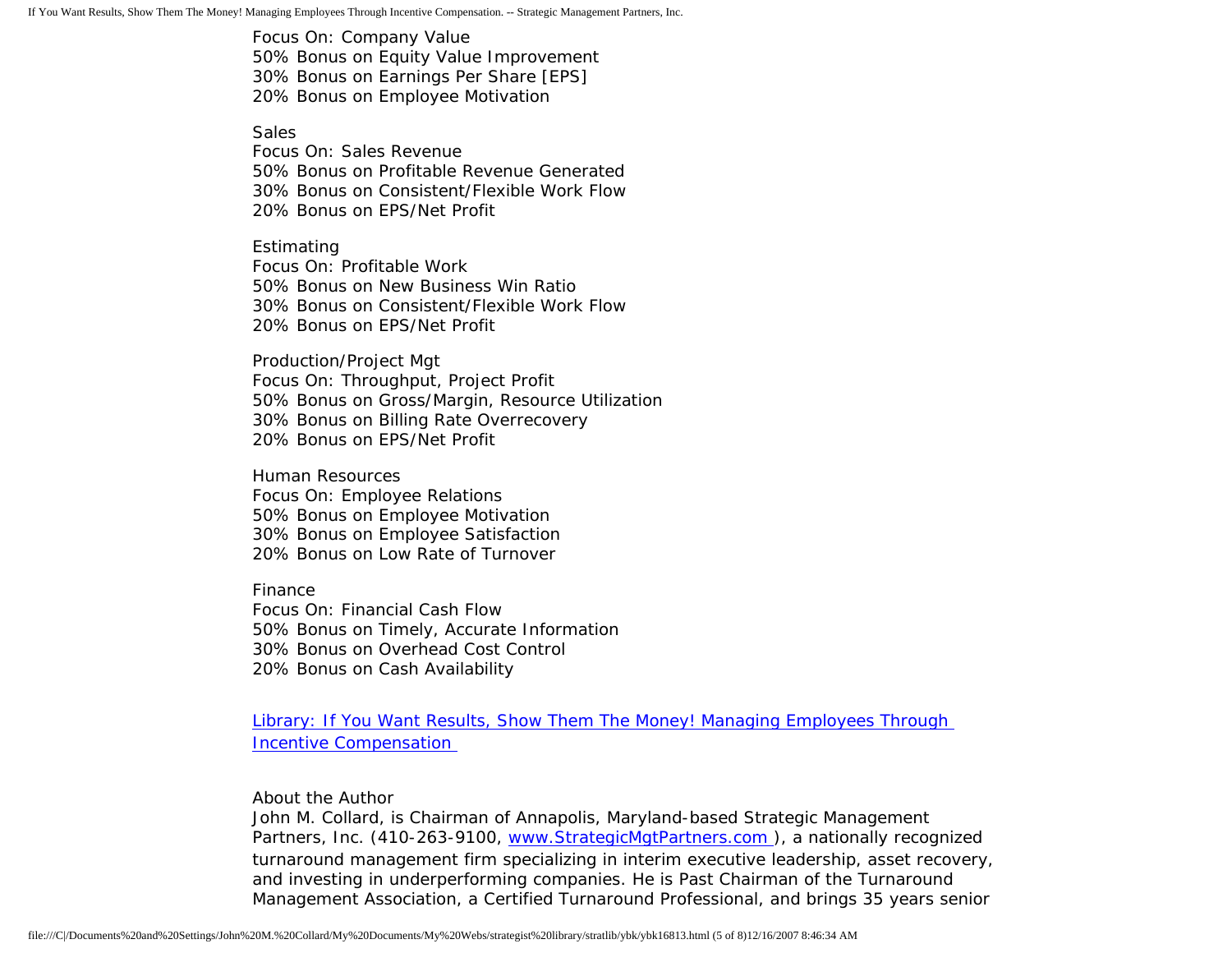operating leadership, \$85M asset recovery, 40+ transactions worth \$780M+, and \$80M fund management expertise to run troubled companies, and advise company boards, litigators, institutional and private equity investors.

[www.StrategicMgtPartners.com](http://www.strategicmgtpartners.com/)

John M. Collard (Strategist@aol.com) Chairman Strategic Management Partners, Inc. 522 Horn Point Drive Annapolis, MD 21403 Phone : 410-263-9100 Fax : 410-263-6094

[www.StrategicMgtPartners.com](http://www.strategicmgtpartners.com/)

More Information [Library: If You Want Results, Show Them The Money! Managing](http://members.aol.com/stratlib3/ibmfab.html) [Employees Through Incentive Compensation.](http://members.aol.com/stratlib3/ibmfab.html)

[Contact John M. Collard](http://www.expertclick.com/expertClick/contact/default.cfm?Action=ContactExpert&GroupID=1016)  $\Box$ 

[Ask a question with InterviewNetS](http://www.expertclick.com/expertClick/contact/default.cfm?GroupID=1016)M

**Other experts on these topics:**

- **1. [Management](http://www.expertclick.com/search/default.cfm?SearchCriteria=Management)**
- **2. [Leadership](http://www.expertclick.com/search/default.cfm?SearchCriteria=Leadership)**
- **3. [Planning](http://www.expertclick.com/search/default.cfm?SearchCriteria=Planning)**
- **4. [Invest](http://www.expertclick.com/search/default.cfm?SearchCriteria=Invest)**
- **5. [Strategy](http://www.expertclick.com/search/default.cfm?SearchCriteria=Strategy)**
- **6. [Small Business](http://www.expertclick.com/search/default.cfm?SearchCriteria=Small Business)**
- **7. [Strategic Planning](http://www.expertclick.com/search/default.cfm?SearchCriteria=Strategic Planning)**
- **8. [Advisor](http://www.expertclick.com/search/default.cfm?SearchCriteria=Advisor)**
- **9. [Valuation](http://www.expertclick.com/search/default.cfm?SearchCriteria=Valuation)**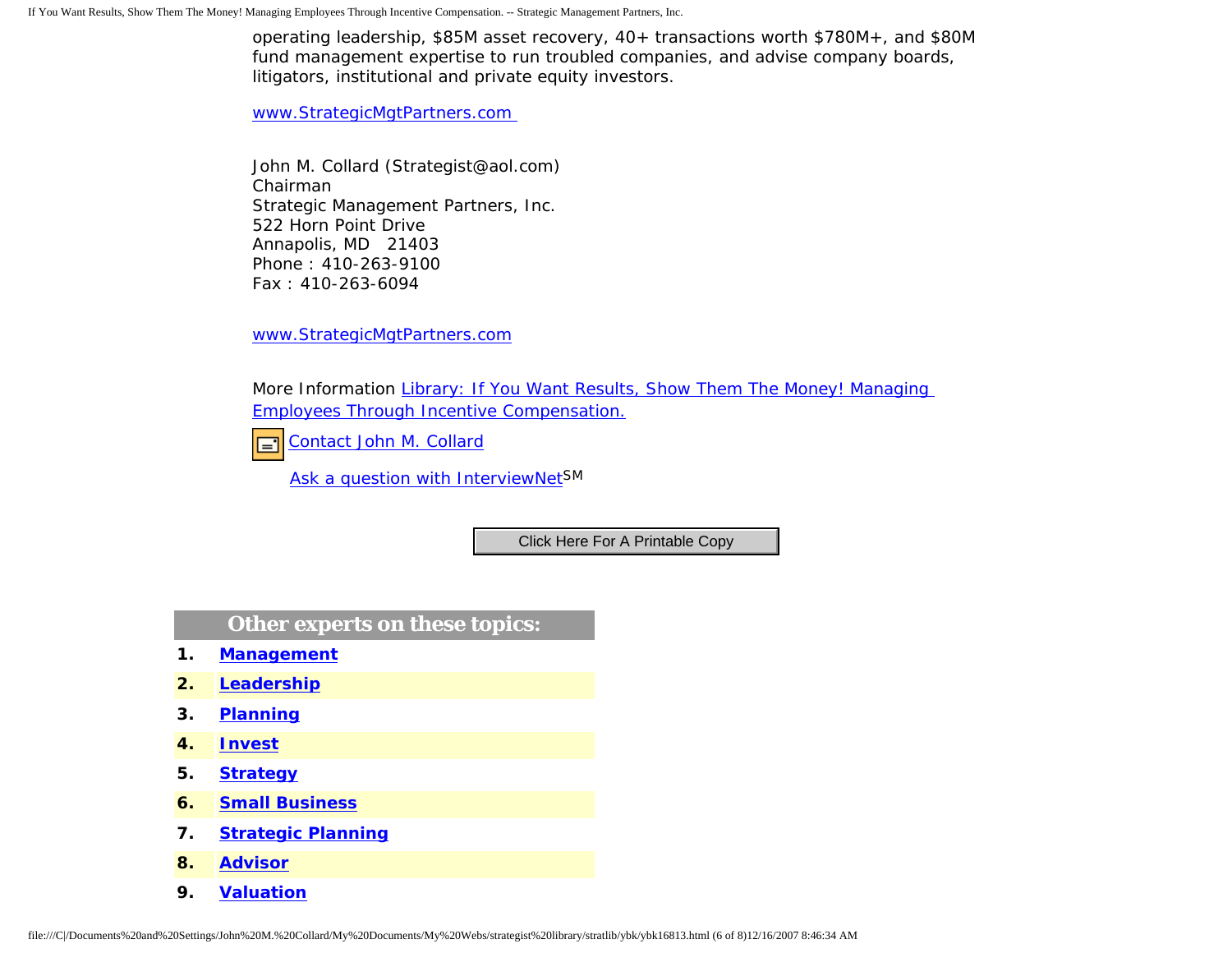If You Want Results, Show Them The Money! Managing Employees Through Incentive Compensation. -- Strategic Management Partners, Inc.

- **10. [Transition](http://www.expertclick.com/search/default.cfm?SearchCriteria=Transition)**
- **11. [Value](http://www.expertclick.com/search/default.cfm?SearchCriteria=Value)**
- **12. [Bankruptcy](http://www.expertclick.com/search/default.cfm?SearchCriteria=Bankruptcy)**
- **13. [Crisis Management](http://www.expertclick.com/search/default.cfm?SearchCriteria=Crisis Management)**
- **14. [Governance](http://www.expertclick.com/search/default.cfm?SearchCriteria=Governance)**
- **15. [Investment Management](http://www.expertclick.com/search/default.cfm?SearchCriteria=Investment Management)**
- **16. [CEO Effectiveness](http://www.expertclick.com/search/default.cfm?SearchCriteria=CEO Effectiveness)**
- **17. [Executive Leadership](http://www.expertclick.com/search/default.cfm?SearchCriteria=Executive Leadership)**
- **18. [Turnaround](http://www.expertclick.com/search/default.cfm?SearchCriteria=Turnaround)**
- **19. [Corporate Change](http://www.expertclick.com/search/default.cfm?SearchCriteria=Corporate Change)**
- **20. [Ethical Issues/Management](http://www.expertclick.com/search/default.cfm?SearchCriteria=Ethical Issues/Management)**
- **21. [Startup](http://www.expertclick.com/search/default.cfm?SearchCriteria=Startup)**
- **22. [Corporate Restructuring](http://www.expertclick.com/search/default.cfm?SearchCriteria=Corporate Restructuring)**
- **23. [Executive Transition](http://www.expertclick.com/search/default.cfm?SearchCriteria=Executive Transition)**
- **24. [Turnaround Management](http://www.expertclick.com/search/default.cfm?SearchCriteria=Turnaround Management)**
- **25. [Venture Capital](http://www.expertclick.com/search/default.cfm?SearchCriteria=Venture Capital)**
- **26. [Asset Recovery](http://www.expertclick.com/search/default.cfm?SearchCriteria=Asset Recovery)**
- **27. [Corporate Renewal](http://www.expertclick.com/search/default.cfm?SearchCriteria=Corporate Renewal)**
- **28. [Bank Portfolio Management](http://www.expertclick.com/search/default.cfm?SearchCriteria=Bank Portfolio Management)**
- **29. [Bankruptcy Avoidance](http://www.expertclick.com/search/default.cfm?SearchCriteria=Bankruptcy Avoidance)**
- **30. [Chief Executive Officers](http://www.expertclick.com/search/default.cfm?SearchCriteria=Chief Executive Officers)**
- **31. [Leadership Management](http://www.expertclick.com/search/default.cfm?SearchCriteria=Leadership Management)**
- **32. [Reposition](http://www.expertclick.com/search/default.cfm?SearchCriteria=Reposition)**
- **33. [Systems Integration](http://www.expertclick.com/search/default.cfm?SearchCriteria=Systems Integration)**
- **34. [Bankruptcy Re-Organization](http://www.expertclick.com/search/default.cfm?SearchCriteria=Bankruptcy Re-Organization)**
- **35. [Equity Capital](http://www.expertclick.com/search/default.cfm?SearchCriteria=Equity Capital)**
- **36. [Equity Investing](http://www.expertclick.com/search/default.cfm?SearchCriteria=Equity Investing)**
- **37. [Investing Investments](http://www.expertclick.com/search/default.cfm?SearchCriteria=Investing Investments)**
- **38. [Troubled Companies](http://www.expertclick.com/search/default.cfm?SearchCriteria=Troubled Companies)**
- **39. [Underperforming](http://www.expertclick.com/search/default.cfm?SearchCriteria=Underperforming)**